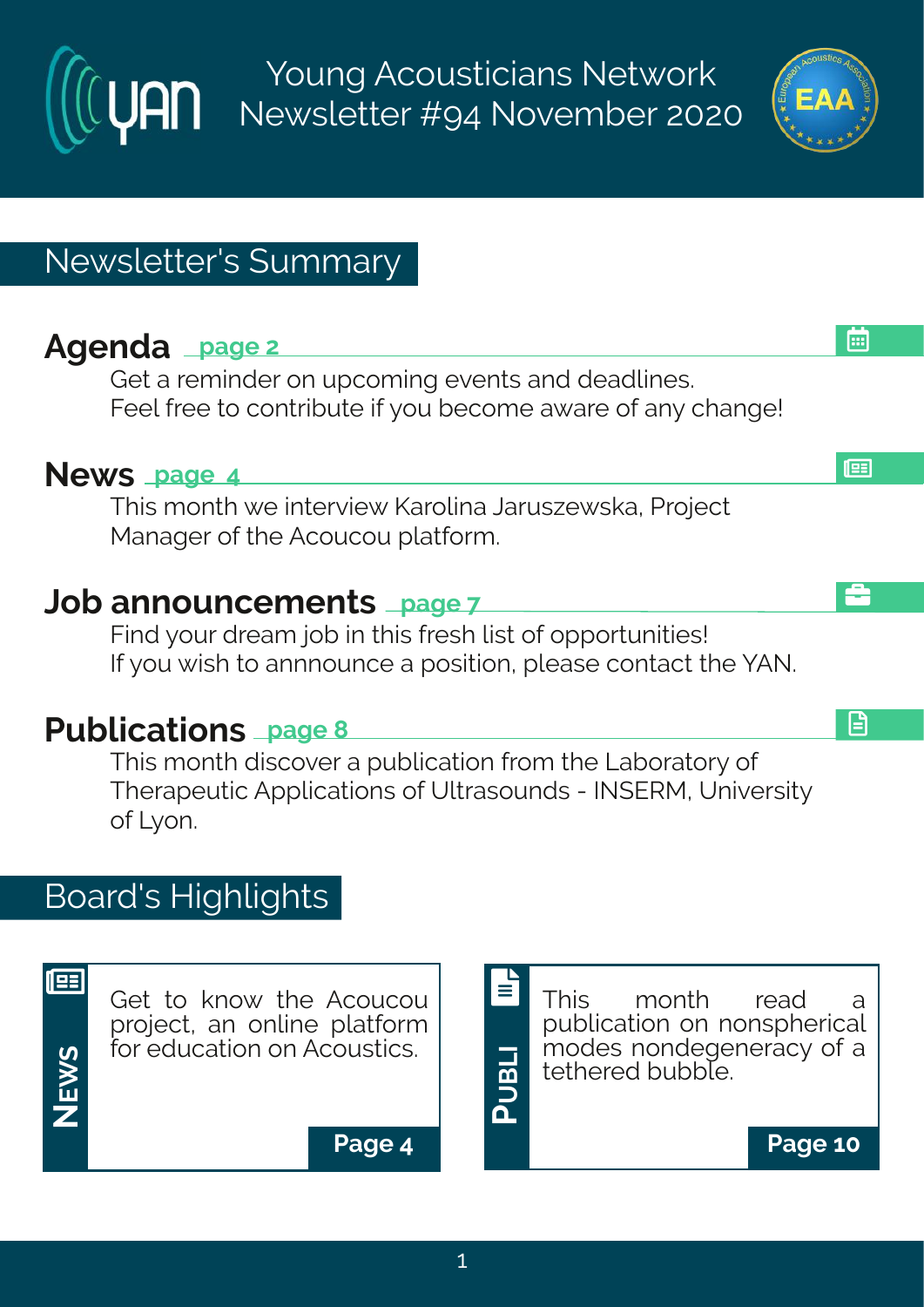## Yt gsq mk#zi r xw

#### Sszigfiw#575

8<sup>th</sup> #2# <sup>x|</sup> #0 #N SZM#7575#6 #N xi vrexmsrep# x} vner#Ssmwi #27ml vexmsr#erh#Mewl riww# Hsrkviwstue-#Fywwne3

6;  $\frac{\cancel{100}}{200}$  # 45 # 5 & 5 m  $\cancel{100}$  # 575 #  $\cancel{100}$  #  $\cancel{100}$  #  $\cancel{100}$  +  $\cancel{100}$   $\cancel{100}$  +  $\cancel{100}$  er w #  $\cancel{100}$  +  $\cancel{100}$  +  $\cancel{100}$  +  $\cancel{100}$  +  $\cancel{100}$  +  $\cancel{100}$  +  $\cancel{100}$  +  $\cancel{100}$ 

 $6$   $>^{\prime\prime}$  #6 #XI i #egsyw mag w#s j# y ndn nnk w $$$ Gevn#Nep 3

78<sup>th</sup> #247: <sup>x</sup> #6 #F+Z#7575#6 #6 w #Gmirrmep#N xi vrexmsrep#Hsrjivirgi#sr#Fgsyw mg w#erh# Zm/vexmsr3# irtewev#hthsriwme3

 $q$ i q f i  $\sqrt{7575}$ 

7<sup>rh</sup>#2#9<sup>x|</sup>#6 #HHZUG#7575#6 #Nixi vrexmsrep#Hsrji vi rgi#sr#Zsmgi#Ul}wmspsk}#erh# Grsq i gler rom woot virsf pitKwer gi 3#

<< # # 2#66 \* # 6 # KF # 7575 # \$ # K s w a # F a v w x a w a \$ # r pm i 3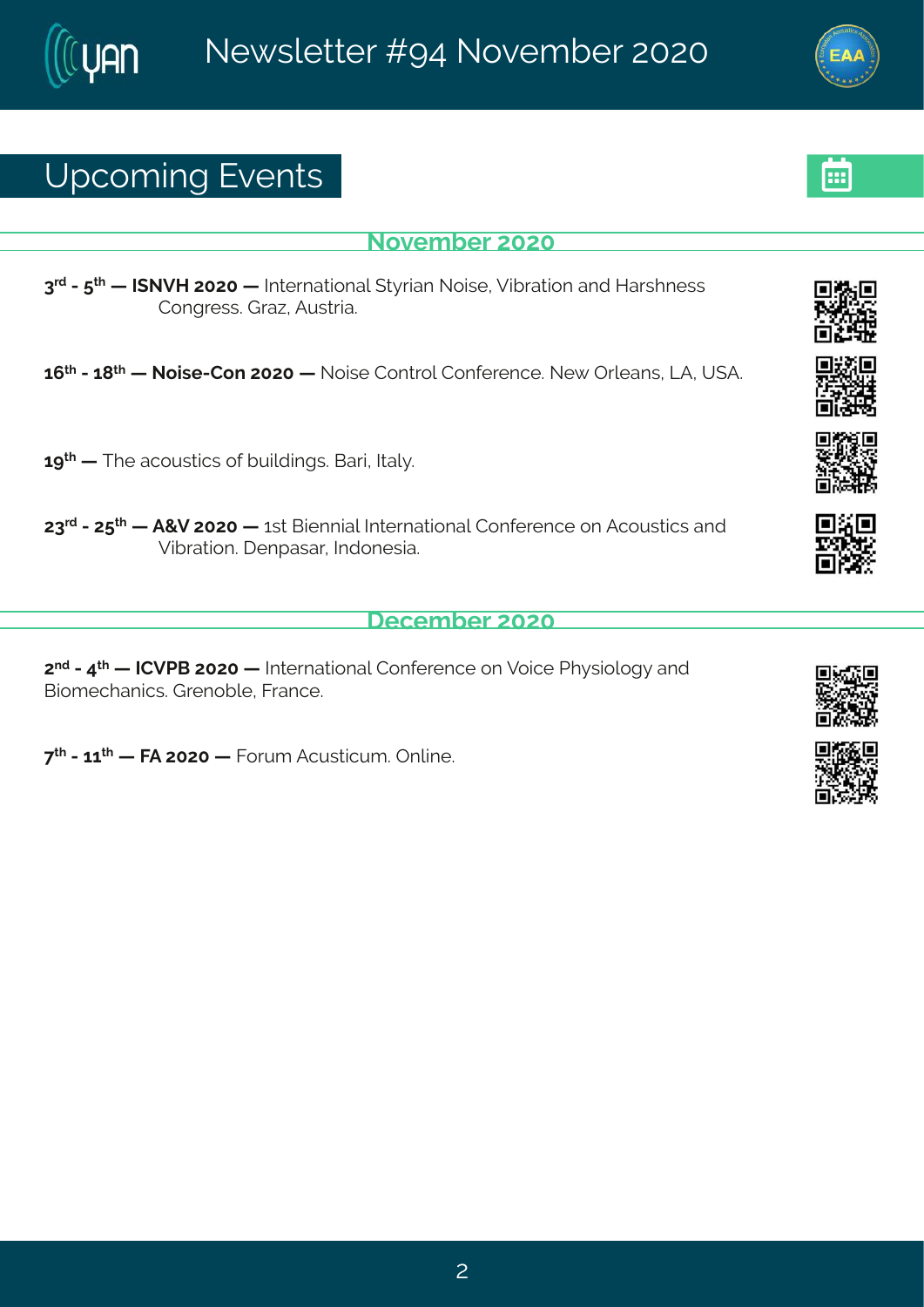# Yt gsq mk# i ehpni w

Sszigfi#575

= \* #6 #F+Z#7575#6 #6 \*\*#Gmirrmep#hlxivrexmsrep#Hsrjivirgi#sr#Fgsywxngw#erh#Zmívexmsr3# lirtewev#Mrhsriwme3#Jetiv#wfqmwnsr#

69<sup>xl</sup> #6 #GSFR#7576#6 #Gepxmg2Ssvhn**g#Fgsywxngw#Riixmk#75763#Twps1#Ssv{e}3** Ff wwegx#w f g mwnsn

i gi q f i v#575

6 \*\* \$ # \\\\l Z#7575#6 # Noxi vrexmsrep# Hsrkviww#sr#svrh#erh#Zmfvexmsr3# Jvekvi# H~i al# Wit yf pro 3Ff wwe gx#w f g mwnsn

Hewef per get R s vs ggs 3Ff wwegx#w f q mwnsn

**Cervey #576** 

65<sup>xl</sup> #6 #N|XY#7575#6 #75<sup>x|</sup>#Frryep#Ntxivrexmsrep#{}qtswmyq#|sv#Xlivetiyxmg#Ypxvewsyrh3# L}isrknv #Psvie 3Ff wwegx#wyfq mwnsr

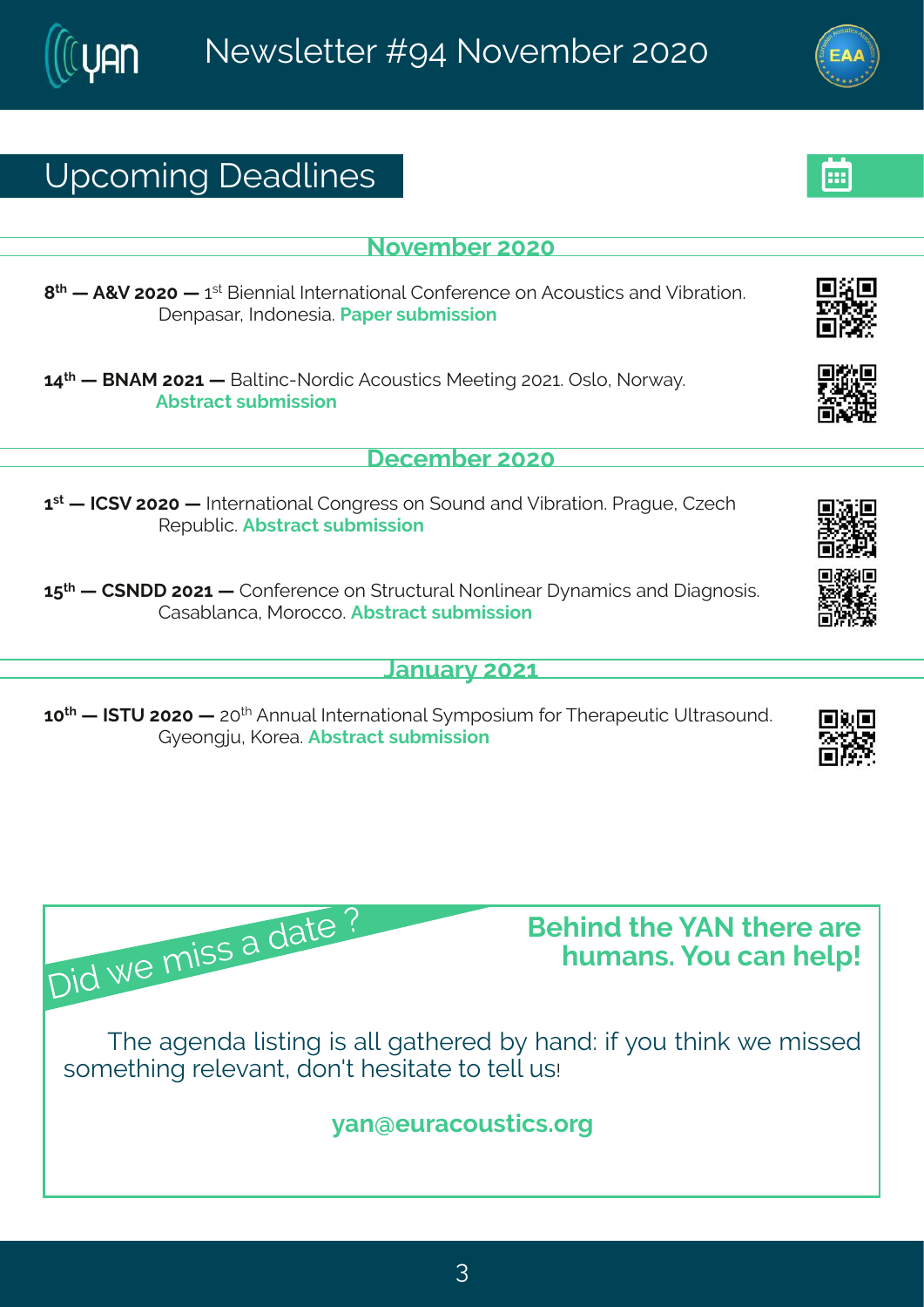



193

### **News**

#### **Acoucou - Acoustic Courseware**

This month we interview Karolina Jaruszewska, Project Manager of the Acoucou project. Get to know this interesting platform to learn about Acoustics.

### **What is Acoucou? How did the idea of this project come about?**

Acoucou is an online platform, where professionals, educators, students and other people interested in acoustics can find free, educational materials regarding various branches of acoustics. It is designed to serve as modern self-development tool for engineers as well as comprehensive solution for professional education in work environment. Acoucou addresses the challenge of the lack of experts in the field of acoustics. At the same time, one of the Acoucou goals is educating the general population about acoustics, the importance of sound and risks associated with noise.



The main concept of Acoucou is to describe and visualize acoustic phenomena and to present acoustic knowledge in a practical way. Specification of the platform allows the user to go beyond the framework of a typical online course. Currently developed course "ACE" (Acoustic Courseware for Engineers) – uses gamification methods as well as simulations based on real measurements (perfect method for problem-based teaching and learning). The second developed course "ACI" (Acoustic Courseware for Industry) presents a broadened range of materials with case studies and 360 videos (they can be watched on a computer or using the VR headset). The ArAc Multibook is a free interactive acoustics book for architects. It contains a variety of examples that are useful guides and inspirations in conceptual design works related to Architectural Acoustics. The selected e-learning technology presents a new approach to remote education.

A few years ago, during project meetings, KFB Acoustics has observed the need to educate their clients and co-workers. Those people came from different industries and were very curious about topics related to sounds. Growing awareness of the whole team about the role of acoustics allowed for constant search for better and better solutions. That was the beginning of creating the scientific and business partnership, which has been developing educational materials for Acoucou platform for a few years now. The second call for action was our need to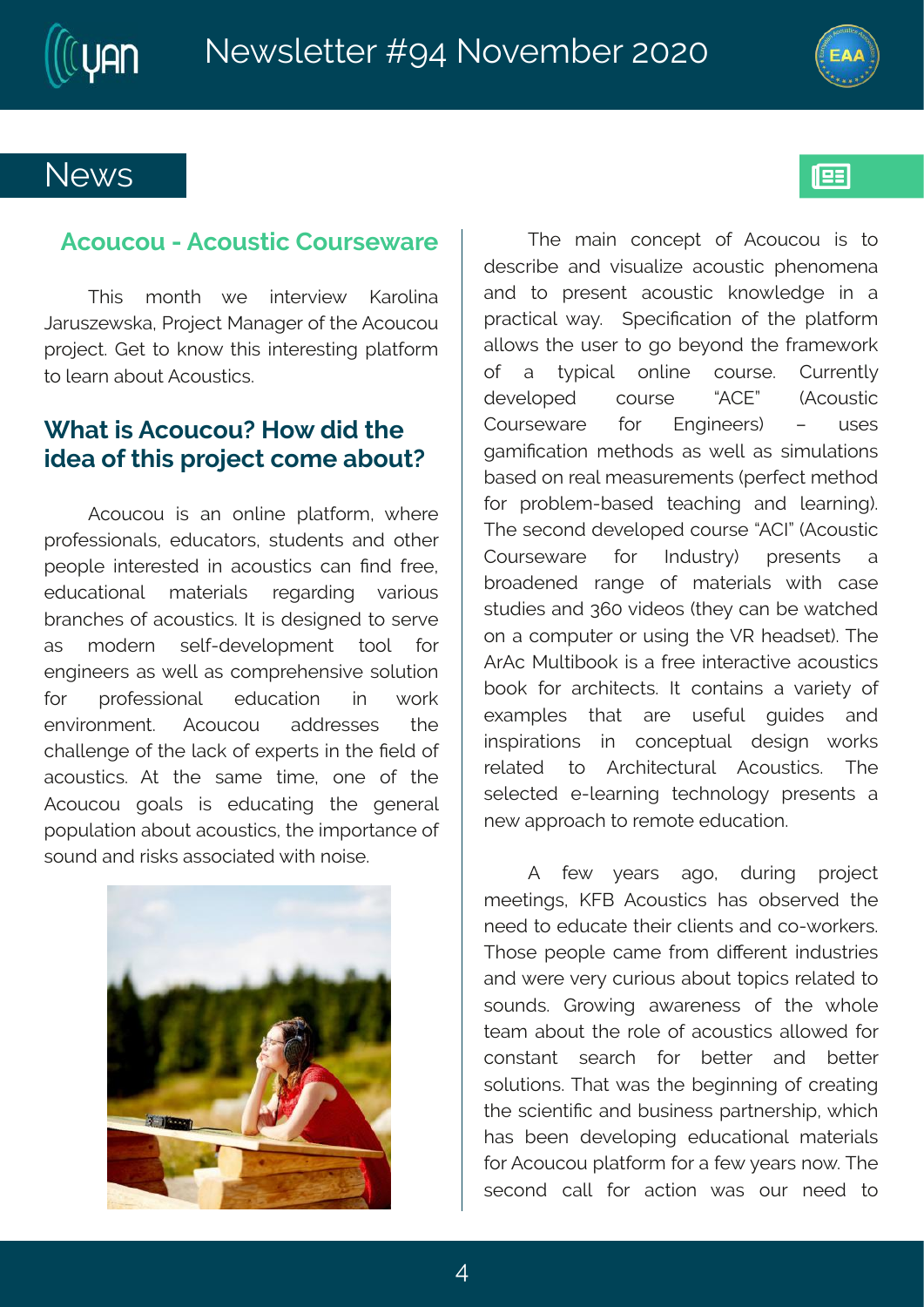

193

### **News**

present technical knowledge in a visually appealing and useful way. In our opinion, this element is still overlooked in a scientific and engineering world, yet the visual message, especially when it's related to difficult, complex content, is extremely important.

### **Who is the target group?**

The courses are dedicated for the professionals in fields, where acoustics is not a main topic, but acoustic knowledge can and should be incorporated. Recently it focuses mainly on engineers, architects and health and safety experts in noise industry. Education in this field also helps in communication between the experts in other fields and acousticians. Potentially, this can also encourage already educated engineers to explore the field of acoustics, include it as their future field of expertise and deal with acoustical problems from a technical, ethical or even legal standpoint.

Target groups of this platform are also university teachers, company researchers mainly in the specialisation of acoustics or related specialisations. These courses constitute a multi-disciplinary source of expertise and examples for them.



### **Given that it is collaborative project, who is creating the contents? What work is behind what the users can see?**

Acoucou has been developed by accomplished practitioners, scientists and creative teams. Acoucou team consists of acoustic experts with various backgrounds and specializations. This allows for the comprehensive and deepened analysis of needs on different levels and environments of education including academic and work environments, self-learning, blended learning and design.

The team creating Acoucou is an example of combining the world of science, technology and art - areas that seems to be totally different. Based on the projects we carried out together, we learned to use this interdisciplinarity to our benefit and inspire each other. Thanks to that our team, composed of designers, illustrators, film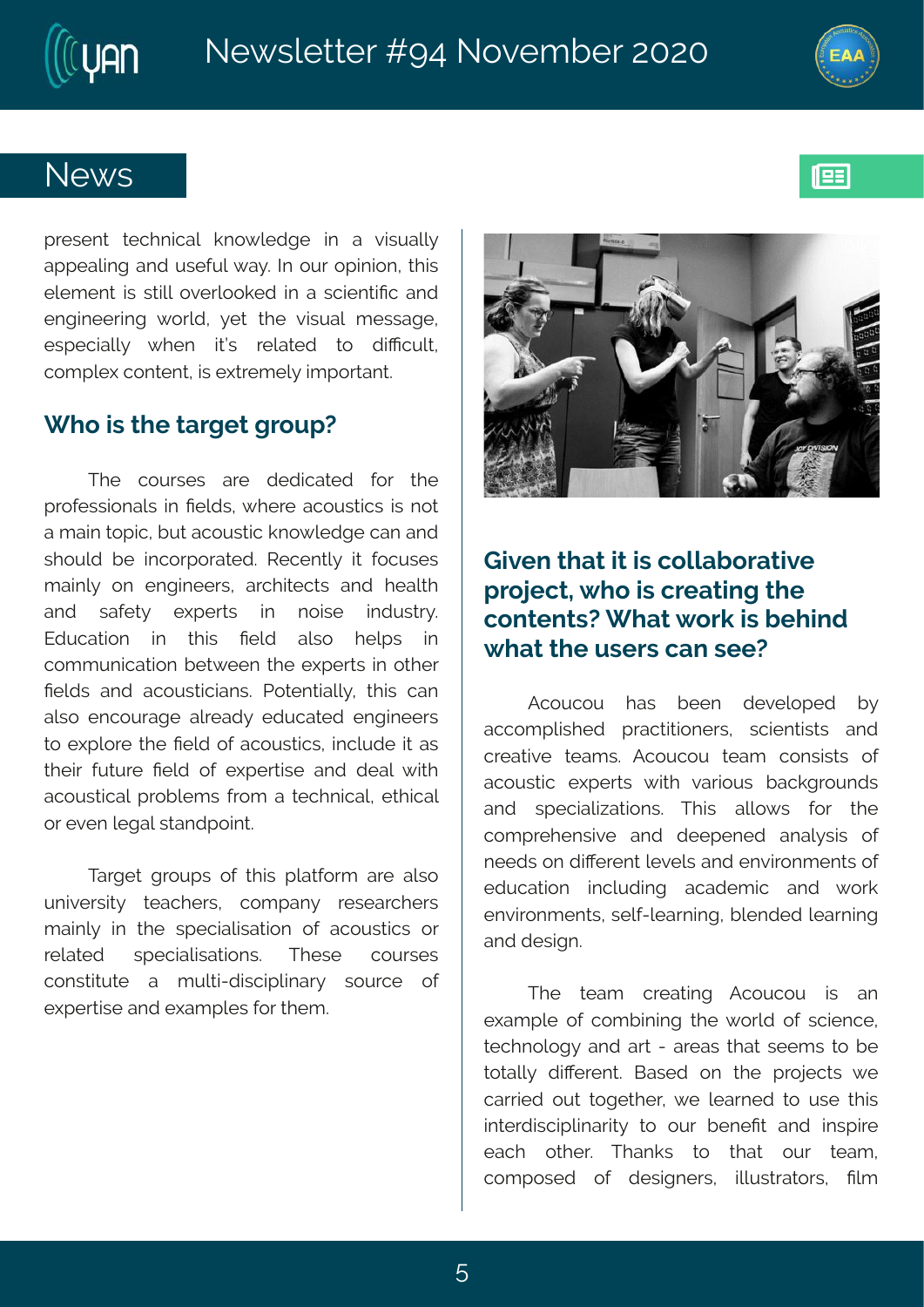## Si { w

q eo i www.tws.yrhttwiglrmg.merw/#Y\tthiwnkariww.terh# hizipsti w#wyttsww#wyfwerxmzi#{svow#sj# wgmir xwww.#erh#irkmiiw#{mxl#xlim#gviexnzi# et t vseql  $\frac{24}{31}$  i #l st i #xl ex#wygl #er #et t vseql # { month int #y w#f y mdn#er#i hygexmsrep#xssp#xlex#mw# zepyef pi 1#ywijyp#fyx#epws#{ipp2hiwnkarih#erh# zmwyepo}#et t i epmk #epns#m#d i #yxyvi 3

#### F vi# divi# er }# v x v vi# w it w # t per rih#sv#d mw# vsnigxD

Not #xli#ytosq nnk#jyxyvi#xli#toexisyq#nw# ksmk#s#fi#lxirhih#erh#jspps{mk#gsywiw# evi#ksmk#s#i#ngpyhih?

y#Fgsywmog#Kyrheq irxepw **VALW** al seasy wag w# y #Fgsywngep# not y pexms r#er h#Fy vepmexms r γ#Jpigxvsegsywmogw#sv#Fyhnsn#}wwiq w ý#Vssq#erh#Gymohmnk#Fgsywwmgw

XI i #ewwsgreaxi h#t vsnigx#F (PST[#mw#t evx# si# e# www.exiknog# tper# jsv# i|terhmk# erh# www.irk.xlirm.k#eqsywmoq#ors{pihki#erh#jsw# wyttswmk#xli#hizipstqirx#sj#mnrszexmzi# xieglmk#gixlshw#fewih#sr#exwegxmzi#erh# i Zigxnzni#hipozniv}#sj#gsrxirx\$#Xli#tvsnigx#{mpo# pew# 8# }iew# -757527578.3# Uewriw tn# asa f miw#77# swker mexosr w# xli# pjehiw# si# { I rg I #w#Q #R er w#Y r nzi www.03

 $Tri # sj# X i # q sw# i Zi qxzi # { e} # sj#$ t vsg sxmk#syv#ihygexmsrep#t pexjsvg #erh# q exi vrepv#wi i q w#xs#f i #ws.grep#q i href#wy.gl #ew# Kegif sso#erh#Ntwwekveg 3#Fgsygsyön#eggsyrx# sr#Kegifsso#exxegxw#e#kvs{ mk#rygfiv#sj# tistpi3#Nt#svhiv#xs#ywi#nxnöw#tsxirxnep0#{i# t per rih #e#wi vmiw#sj#t swww#mn#xli#jsvq#sj#e#  $\{ i i o \beta \# u y r r \# s r \# e g s y w r g w \# \} i \# e r g \# e x \#$ wt viehm k#eqsywxmo#ors{ pihki#ew#{ipo#ew# t vsg sxnnk#syv# hygexmsrep#q exivment w#epws# f ymdnm k #e #g srw verx $\phi$  #k vs { m k #g sq q y r m }# evsyrh#Fgsygsy3# i#lsti#xs#mnzspzi#qswxp}# } syrk#tistpi#{ls#epvieh}#lezi#wsqi# ors{ pihki#sr#egsywmogw#ws# Nex#Ni}#{ erx#s# whe it  $\#$  ximuth or s{ pihki# erh# i|glerki# iltivmingi#{mal#sxliv#qiqfivw#sj#xli# gsqqvrnx) 3# Giwmhiw# uym-iw# syv# vikypev# tyf projexnsrw#{ mpo# mngpyhi#wsq i# mnxiviwxmnk# ri{ w#erh#nmgszi vmiw#m#kli#[iph#sj#egsywxngw#  $m$  js vq extent # sr# y wijy  $\frac{1}{2}$  wij wsy vqi w# erh# mot swerx#zirxw#n#vli#egsywmog#gsqqyrmx}3

 $I$  if ?  $Z@34$ <sup>x</sup> Ñi ‡ãï ‡ã $@1O$ 

Kegi f sso? ZÒO 34 ppp@Ni % at the tw<sup>"</sup> Ni taï ta o<sup>1</sup>O

 $X\{$  now  $\sqrt{?}$  $Z@94\widetilde{*}$   $\phi$   $@940 \text{tw}$   $"$   $"$   $"$   $#3i$   $#3i$   $#1O$ 

N wekved? ZÒÒG<sup>3</sup>4 ppp@<sup>3</sup>AÑOÑw©‡w Ñi ‡ãi ‡ãÑi ‡ã¾ ¾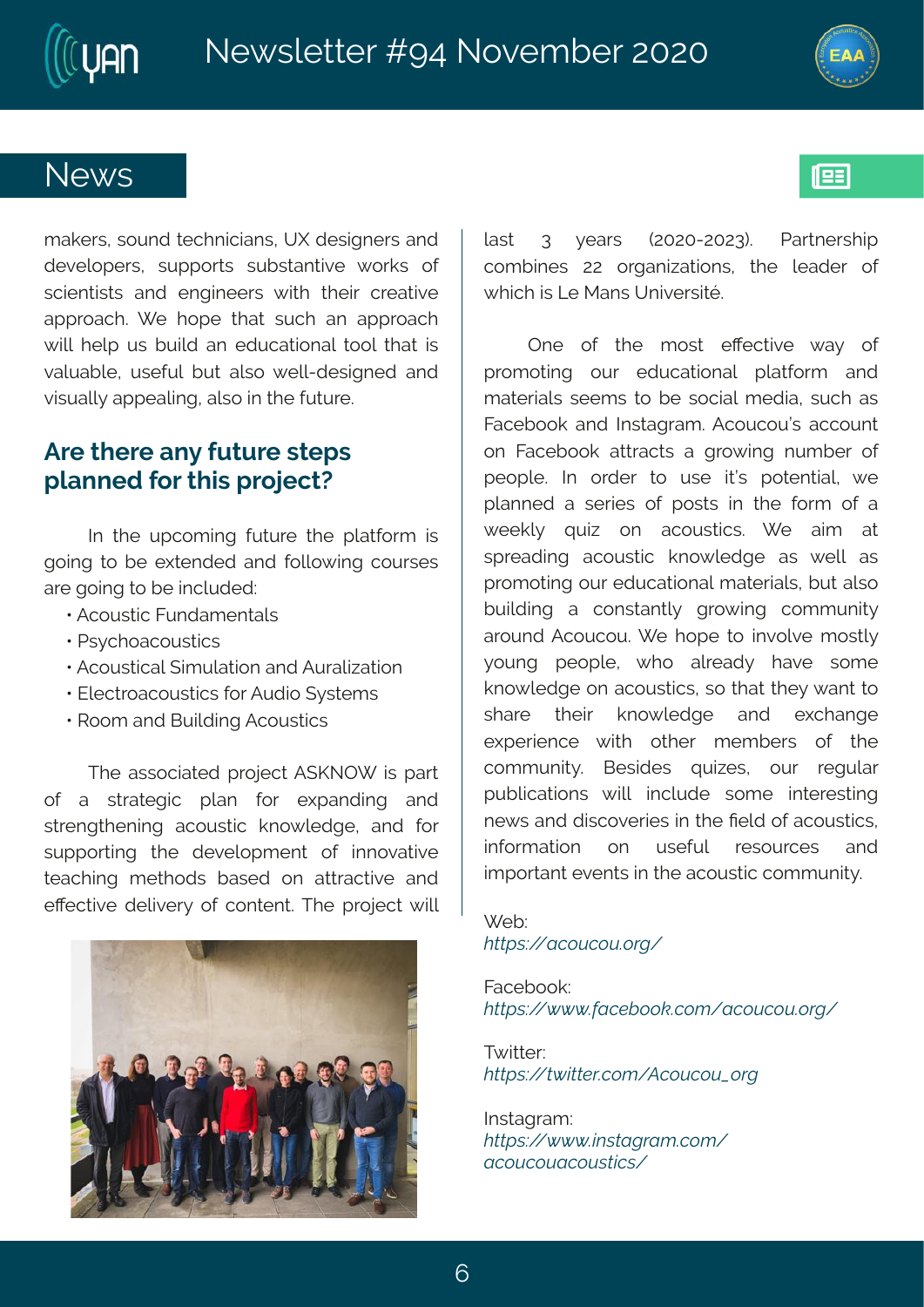# Osf#Frrsyrgiqirxw

```
Fasvwora# rkmijv3AR sxx4R ealsreph3AGwww.sp1# rkperh3
##Uvsnigx#q erek iq ir x#4 #Uvsgiwwm k # smvi # sppy xmsr#gsrxvsp#m js#m # Livq er. 3#
             Q vq os r xs v# q f M3#Meq f y vk # i vq er }
##lizipstqirx#Jrkmiiv#of#SZM#Fyxsqsxmzi#mnjs#mn#Livqer.3#Kivgley3
            Kver ojy w#Livger } 3
#
(tigrapmw#n#Gymphmk#Fgsywxmgw&Msp-jsw.glyrk1#Fyww.me32Zmirre1#Fyww.me33
#Vyepno) #Rerekiv3#SQ#Fgsywwogw3#Mipwnnom#Kmperh3#
##lizipst girx#lrkmiiw#n#Fqsywxmgw4Ssmwi1#Zmfvexmsr#erh#Mewlriww3#Gswgl#
             Rek} evs v\simËk 3R mos pg \sharp Myr kev} 3
#Fgsyworg# izipstq ir x#Jrkm iiv 3Mileksr#Reryjegxywm k#N xippnkirgi3
            R sr x2(emx2L ymfi wx#Gi pk myq 3#
XigIrmgep#lizipstqirx#Rerekiv3#NTS3#Frx{ivt1#Gipkmyq3#
#lizipstqirx#Jrkmiiv#sv#Fyhms#,mkrep#Uvsgiwwm.k3# (Fyhmspsk}3
            Jyperkir #Livq er } 3
```
Fyhns# (U#Jrkmii√3##irwnnk#sjx{evi3#ewe{1#Jsperh3